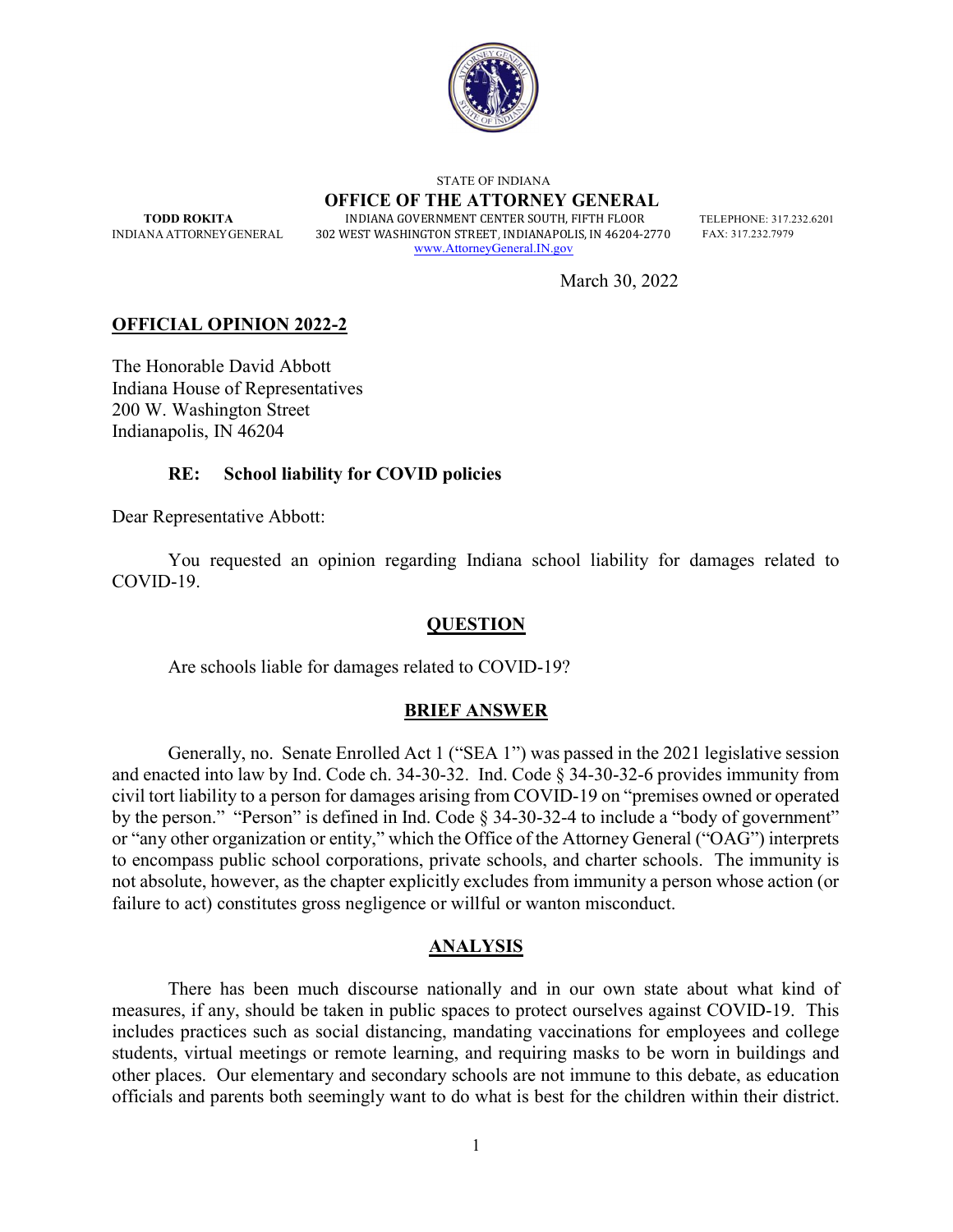Parents rightfully want the freedom to choose what is best and safest for their own families, while advocating in their child's best interest. School officials struggle to balance individual student liberties with the responsibility of maintaining a safe in-person learning environment. This oftentimes creates discord, and school districts are left with little clarity and direction, as federal health officials frequently amend their advice on what measures should be taken by individuals, businesses, and schools to keep everyone safe and minimize the spread of COVID-19. Moreover, our own state health officials direct the school administrators and nurses to follow the federal Centers for Disease Control ("CDC") guidance, which is seemingly ever-changing.<sup>1</sup> Naturally, school administrators and officials have grown increasingly concerned about potential liability for any decision they make regarding COVID-19 policies in their school districts. Therefore, you have asked if schools are liable for damages related to COVID-19 policies.

To begin, although there is no explicit statute requiring schools to maintain a "healthy" environment for children, one could argue it is inherent in well-established law and throughout the health and safety statutes found in Ind. Code ch. 20-34-3 that schools must keep children safe from disease and illness while on school grounds.<sup>2</sup> Notably, Ind. Code  $\S 34-30-3-9$  permits the principal of a school to send a child home who has a communicable disease, and the child may not return until the child has recovered from the illness. Other sections in the chapter pertain to immunization requirements, medical examinations, hearing and vision tests, lead poisoning tests, bleeding control programs, and diabetes and seizure management plans by the schools. This strongly indicates the general assembly intended to impose at least some duty on schools to provide a safe and healthy learning environment for its students.

This is not to say, however, that a school must take every possible precaution available. Schools have limited resources, and to require them to undertake herculean efforts that even private businesses cannot attain would be impractical. In the 2021 legislative session, SEA 1 enacted a new law, Ind. Code § 34-30-32-6, that provided immunity to a broad group of "persons" as defined in the bill for injuries or harms "arising from COVID-19," likely to counteract concerns similar to what is described here. Ind. Code § 34-30-32-4 defines "person" to include a "body of government" or "any other organization or entity." The OAG interprets "person" in this section to include public school corporations, private schools, and charter schools. Ind. Code § 34-6-2- 49(a) defines "governmental entity" to include a charter school for purposes of Ind. Code chs. 34- 13-2, -3, and -4; all these chapters are under Ind. Code art. 13, Causes of Action: Claims Against the Government. It seems logical, then, that at minimum, public schools and charter schools would be "governmental bodies" and covered as a "person" under Ind. Code § 34-30-32-4(10).

<sup>&</sup>lt;sup>1</sup> A few examples of guidance documents for schools: https://www.coronavirus.in.gov/files/Guidance-with-masks-1-28-22.pdf (updated Jan. 28, 2022); https://www.coronavirus.in.gov/files/Guidance-with-no-mask-requirement-1-28- 22.pdf (updated Jan. 28, 2022); https://www.coronavirus.in.gov/files/COVID-19-Control-Measures-v.7-final.pdf (updated Jan. 3, 2022). All are posted at https://www.coronavirus.in.gov/public-resources/.

 $<sup>2</sup>$  In addition to providing health and safety measures for students, as employers, the Occupational Safety and Health</sup> Administration ("OSHA") also requires school corporations to provide its employees with a workplace free from serious hazards. 29 USC 654, Sec. 5. Federal regulations can be found at https://www.osha.gov/laws-regs. OSHA permits states to adopt their own OSHA-approved state plans, and Indiana has done so. Therefore, school corporations in Indiana must comply with the health and safety standards pursuant to Title 22 of the Indiana Code, and specifically Ind. Code ch. 22-8-1.1, the Indiana Occupational Health and Safety Act ("IOSHA").